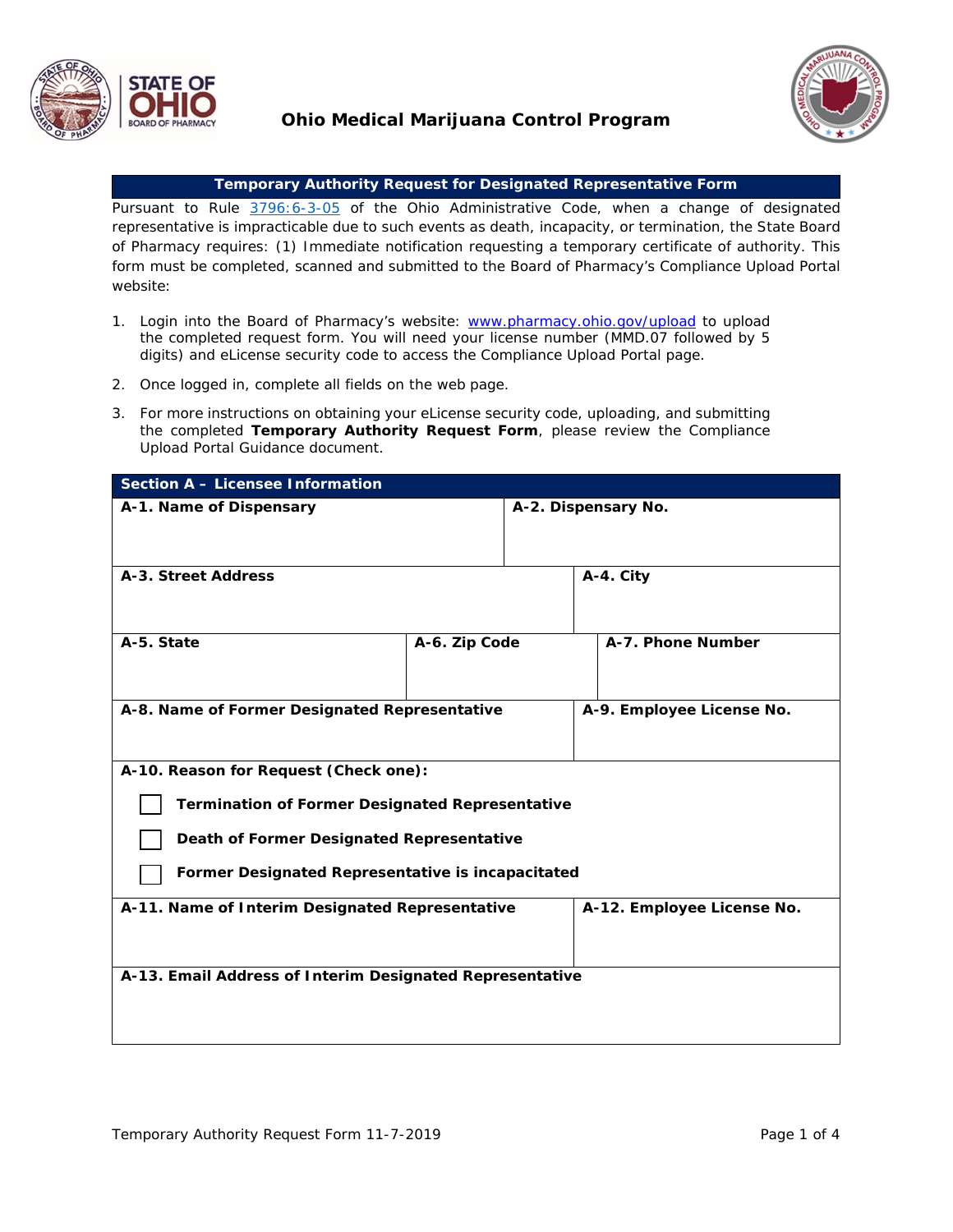



| Part B - Designated Representative Legal and Disciplinary Questions              |            |    |  |  |
|----------------------------------------------------------------------------------|------------|----|--|--|
| To be completed by the interim designated representative (DR) of the dispensary. |            |    |  |  |
|                                                                                  |            |    |  |  |
|                                                                                  |            |    |  |  |
|                                                                                  | <b>YES</b> | NΟ |  |  |
| B-1. Has the individual ever been denied a license by the                        |            |    |  |  |
| Drug Enforcement Administration or appropriate issuing                           |            |    |  |  |
| body of any state or jurisdiction, or is such action pending?                    |            |    |  |  |
| B-2. Has the individual ever been the subject of an                              |            |    |  |  |
| investigation or disciplinary action<br>by the<br>Drug                           |            |    |  |  |
| Enforcement Administration or appropriate issuing body of                        |            |    |  |  |
| any state or jurisdiction that resulted in the surrender,                        |            |    |  |  |
| suspension, revocation, or probation of the individual's                         |            |    |  |  |
| license or registration?                                                         |            |    |  |  |
| B-3. Has the individual ever been the subject of a                               |            |    |  |  |
| disciplinary<br>action<br>the<br>Enforcement<br>by<br>Drug                       |            |    |  |  |
| Administration or appropriate issuing body of any state                          |            |    |  |  |
| jurisdiction that was based in whole or in part, on the                          |            |    |  |  |
| <b>Applicant's</b><br>prescribing,<br>dispensing,<br>diverting,                  |            |    |  |  |
| administering,<br>storing,<br>personally<br>furnishing,                          |            |    |  |  |
| compounding, supplying, or selling a controlled substance                        |            |    |  |  |
| or other dangerous drug (i.e. prescription drug), or is any                      |            |    |  |  |
| such action pending?                                                             |            |    |  |  |
| B-4. By checking "Yes," this individual agrees to be                             |            |    |  |  |
| enrolled in the Retained Applicant Fingerprint Database                          |            |    |  |  |
| (Rapback) should the Applicant be awarded a provisional                          |            |    |  |  |
| license.                                                                         |            |    |  |  |
| B-5. Has the individual been the subject of an action                            |            |    |  |  |
| resulting in sanctions, disciplinary actions, or civil                           |            |    |  |  |
| monetary penalties<br>imposed<br>being<br>relating<br>to<br>a                    |            |    |  |  |
| registration, license, provisional license or any other                          |            |    |  |  |
| authorization to cultivate, process, or dispense medical                         |            |    |  |  |
| marijuana in any state?                                                          |            |    |  |  |
| B-6. Has the individual been the subject of a civil or                           |            |    |  |  |
| administrative action relating to a registration, license,                       |            |    |  |  |
| provisional license or authorization to cultivate, process,                      |            |    |  |  |
| or dispense medical marijuana in any state?                                      |            |    |  |  |
| B-7. Has the individual been accused of obtaining a                              |            |    |  |  |
| license, provisional<br>registration,<br>license<br>or<br>other                  |            |    |  |  |
| authorization to operate as a cultivator, processor, or                          |            |    |  |  |
| dispensary of medical marijuana in any jurisdiction by                           |            |    |  |  |
| fraud, misrepresentation, or the submission of false                             |            |    |  |  |
| information?                                                                     |            |    |  |  |
| B-8. Has civil or administrative action been taken against                       |            |    |  |  |
| the individual under the laws of Ohio or any other state,                        |            |    |  |  |
| the United States or a military, territorial or tribal                           |            |    |  |  |
| authority, relating to the individual's profession or                            |            |    |  |  |
| occupation?                                                                      |            |    |  |  |

Intentionally Left Blank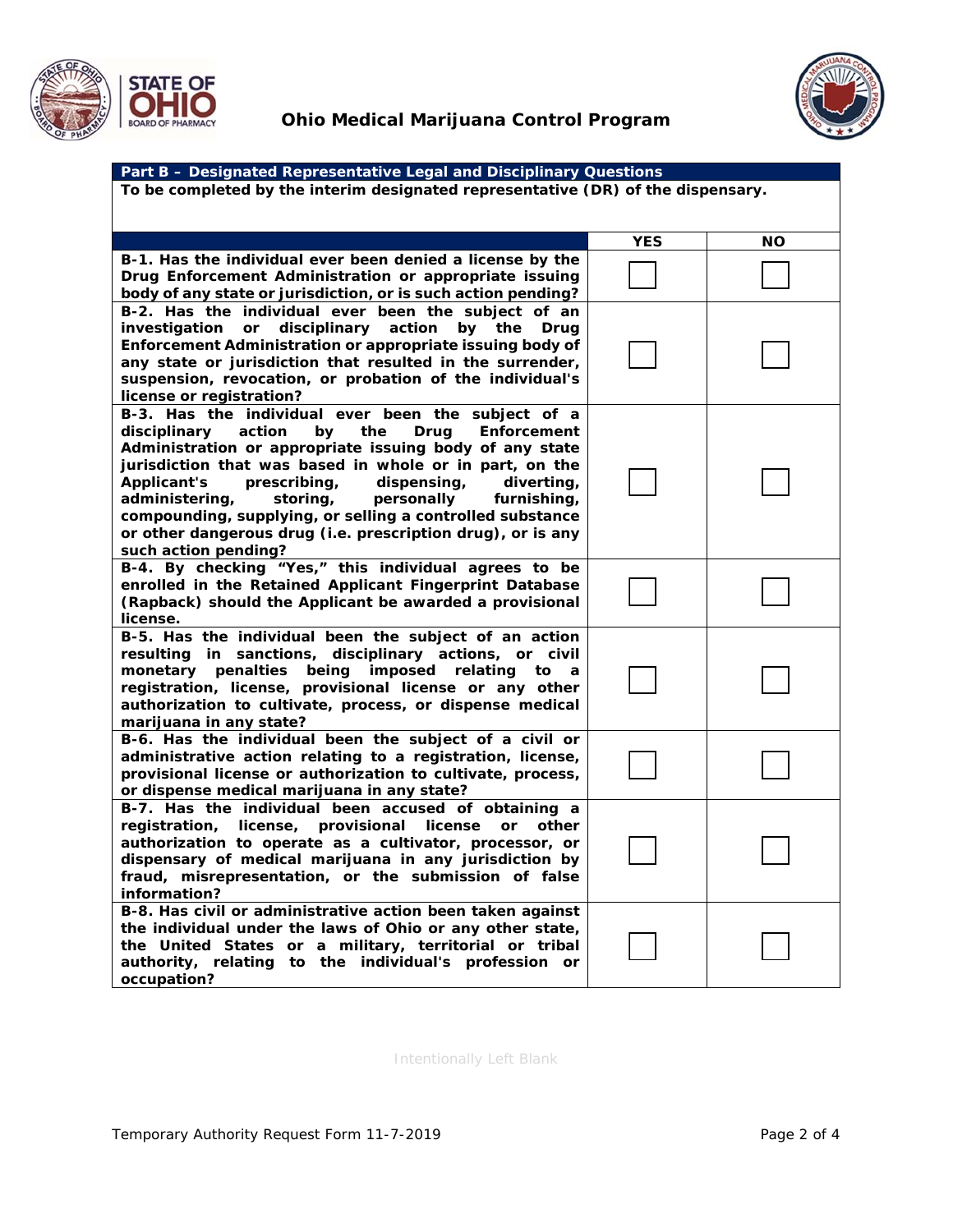

## **Ohio Medical Marijuana Control Program**



| B-9. Has this individual ever been convicted of, or are<br>charges pending for, a disqualifying offense? Include<br>instances in which a court granted intervention in lieu of<br>treatment (also known as treatment in lieu of conviction,<br>ILC, or TLC), or other diversion programs. Offenses must<br>be reported regardless of whether the case has been<br>sealed, as described in section 2953.32 of the Revised<br>Code, or the equivalent thereof in another jurisdiction.                                      |  |
|---------------------------------------------------------------------------------------------------------------------------------------------------------------------------------------------------------------------------------------------------------------------------------------------------------------------------------------------------------------------------------------------------------------------------------------------------------------------------------------------------------------------------|--|
| B-10. Has the individual ever been convicted of, or are<br>charges pending for, any other felony offense under state<br>or federal law?                                                                                                                                                                                                                                                                                                                                                                                   |  |
| B-11. Has the individual ever been convicted of, or are<br>charges pending for, a crime (felony or misdemeanor)<br>involving an act of moral turpitude?                                                                                                                                                                                                                                                                                                                                                                   |  |
| B-12. Has this individual ever been disciplined by the State<br>of Ohio Board of Pharmacy or any other licensing body?                                                                                                                                                                                                                                                                                                                                                                                                    |  |
| B-13. Has the individual ever been denied a license by the<br>Drug Enforcement Administration or appropriate issuing<br>body of any state or jurisdiction, or is such action pending?                                                                                                                                                                                                                                                                                                                                     |  |
| B-14. Has the individual ever been the subject of an<br>investigation or disciplinary action<br>by the<br>Drug<br>Enforcement Administration or appropriate issuing body of<br>any state or jurisdiction that resulted in the surrender,<br>suspension, revocation, or probation of the individual's<br>license or registration?                                                                                                                                                                                          |  |
| B-15. Has the individual ever been the subject of a<br>disciplinary<br>action<br>by<br>the<br>Enforcement<br>Drug<br>Administration or appropriate issuing body of any state<br>jurisdiction that was based in whole or in part, on the<br><b>Applicant's</b><br>prescribing,<br>dispensing,<br>diverting,<br>administering,<br>storing,<br>personally<br>furnishing,<br>compounding, supplying, or selling a controlled substance<br>or other dangerous drug (i.e. prescription drug), or is any<br>such action pending? |  |
| B-16. Has the individual been the subject of an action<br>resulting in sanctions, disciplinary actions or civil<br>monetary penalties<br>being imposed relating<br>to<br>a<br>registration, license, provisional license or any other<br>authorization to cultivate, process, or dispense medical<br>marijuana in any state?                                                                                                                                                                                              |  |
| B-17. Has the individual been the subject to a civil or<br>administrative action relating to a registration, license,<br>provisional license or authorization to cultivate, process,<br>or dispense medical marijuana in any state?                                                                                                                                                                                                                                                                                       |  |
| B-18. Has the individual been accused of obtaining a<br>registration, license, provisional<br>license<br>or<br>other<br>authorization to operate as a cultivator, processor, or<br>dispensary of medical marijuana in any jurisdiction by<br>fraud, misrepresentation, or the submission of false<br>information?                                                                                                                                                                                                         |  |
| B-19. Has civil or administrative action been taken against<br>the individual under the laws of Ohio or any other state,<br>the United States or a military, territorial or tribal<br>authority, relating to the individual's profession or<br>occupation?                                                                                                                                                                                                                                                                |  |